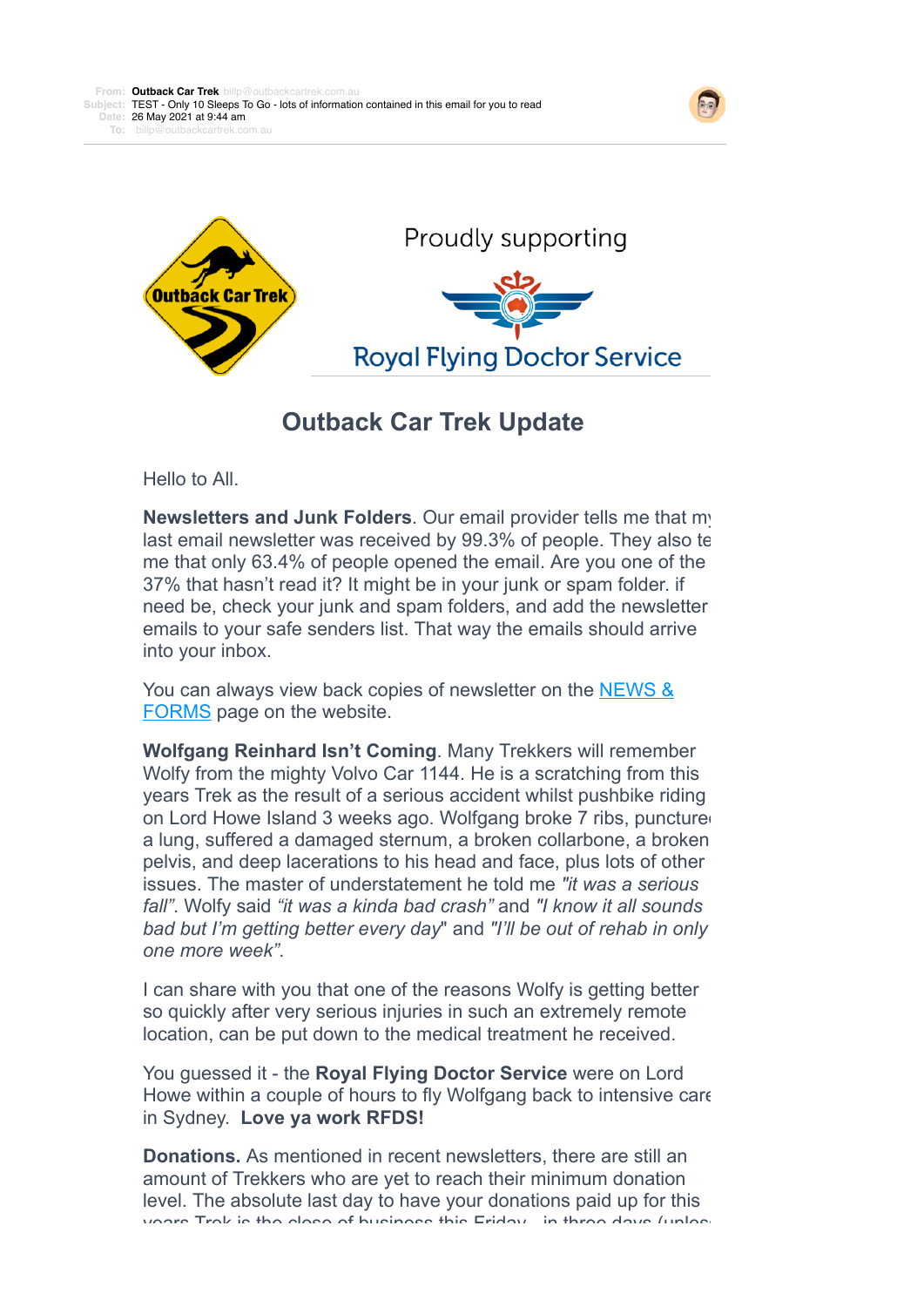years Trek is the close of business this Friday - in three days (unless you have made arrangements with the Trek office.) Remember, you participation in the Outback Car Trek is a reward for raising \$7,500 (or more) for the RFDS

The bank details are:

 RFDS Gift Fund 2 Westpac Broken Hill

 BSB 032-816 A/C 199573

Please use your car number as the reference.

**Auction Prizes Still Needed** - please let me know what you have s I can get the item listed in the auction booklet

**Safety Check Forms**. I still have 15 cars who have not submitted a clear safety check form, and these need to be in my hand by the close of business this Friday. Safety is paramount on the event, and the bottom line is - no safety form by Friday, no Trek.

**Trek Registrations**. Are at the Metropolitan Hotel in West Wyalong on Saturday 5th June, after 4:30 pm. Come along with everything signed or bring your own pen, as we won't have any biro's for you to use - COVID regulations

**COVIDSafe Declaration.** This will be emailed to you early next week, and you are required to bring it with you (no emails please) and hand the original in at the registration desk, signed, and dated within 48 hours of the commencement of the Trek. Make sure you have it with you, your car will not receive any of your goodies until the paperwork balances. And see above - bring your own pen

**Merchandise.** The first rule of clothing is "don't get stuck with the stock" and with that in mind we made a decision several months ago not to produce any merchandise with Trek 21 signage on it, in case we had to cancel the Trek again. This means no polo shirts and no patches but I weakened when it came to caps - I have 50 caps available. We do have vests with RFDS & Trek logos on them - the same as always. I know that some people collect the patches, so if there is enough interest when we get home I will get a quantity made up to order. Tell Kylie at West Wyalong and she will keep a record of interested people to see if we have enough

**A Participants Briefing Will Be Held In West Wyalong** and everybody is required to attend. It is at 8:45 at the Services Club, after breakfast.

**Door Panels at Breakfast on Saturday and Sunday**. I will be in West Wyalong Friday night, and I'm happy to put door panels on cars late morning on Saturday. On Sunday we will have 3 teams of highly trained door panel professionals ready and waiting to put your panels on during the breakfast session. The sweeps have been in